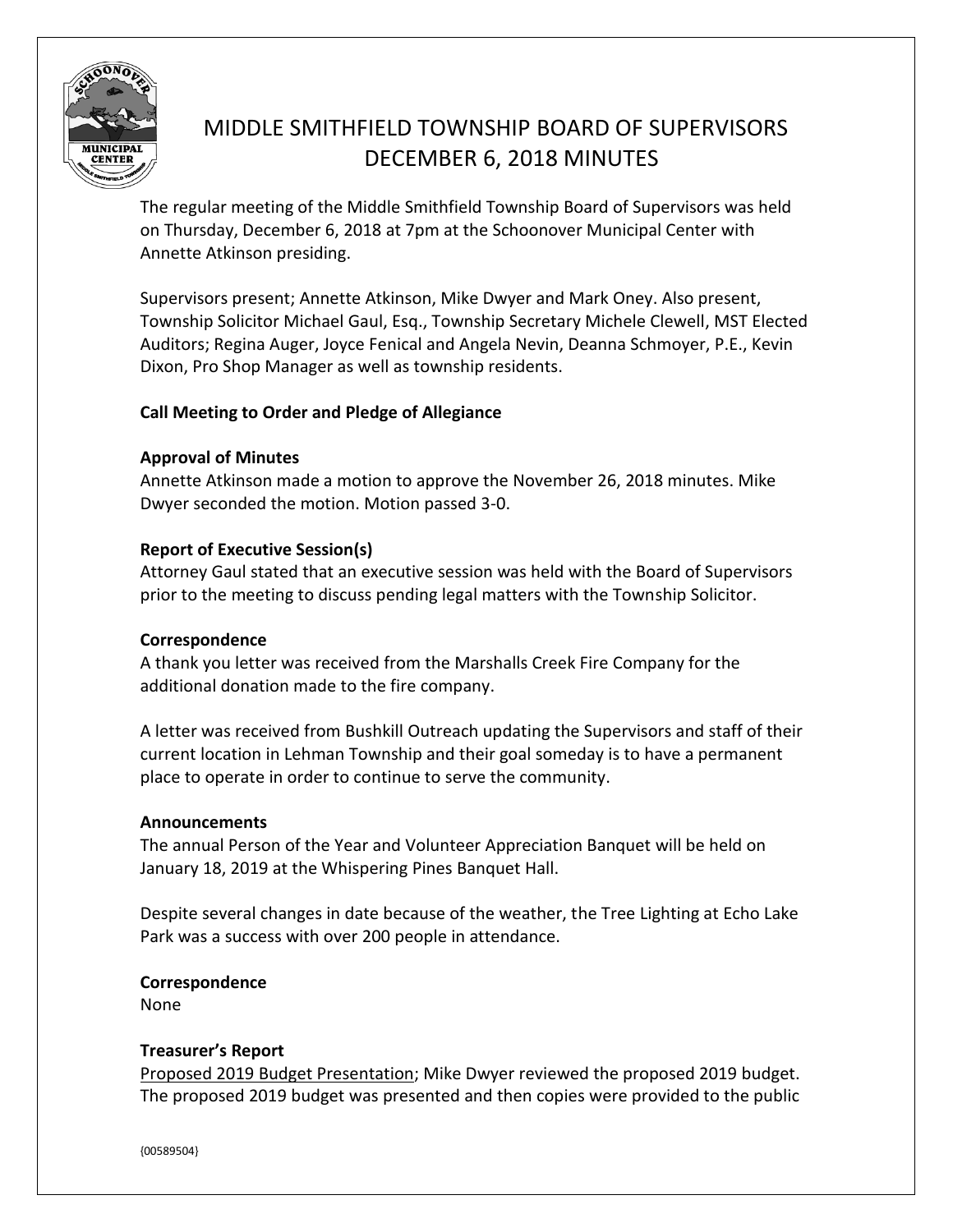in attendance. The Board announced that the proposed budget could also be reviewed on the township website for the 20 day review period. The proposed adoption of the 2019 budget is scheduled for Thursday, December 27, 2018.

Mr. Dwyer stated that there will be no tax increase for 2019.

The township will be spending some reserves next year due to bridge repair/ replacement on Township-owned Village Drive in the CCP development at an estimated cost of approximately \$300,000.

The Liquid Fuels account will also be used to fund the work on Big Ridge Drive bridge that has been temporarily closed.

Based on comments received from County and School District officials, the Board of Supervisors anticipates that the County and School District will approve, at their respective upcoming meetings, the LERTA designation for the township owned 320 acre parcel off of Tom X Rd, which the Board also recently approved for the Township's LERTA program.

Gary Summers referenced a newsletter article about the Big Ridge bridge repair. Mr. Dwyer stated that this is the first bridge on Big Ridge Drive, off of Route 209, coming into the development. Mr. Summers also asked about the library's capital campaign and was told to contact Sue Lyons, Director of the Eastern Monroe County Library.

Angela Nevin asked about access off of Sellersville Drive while the Big Ridge Drive bridge is being repaired. Mike Dwyer said, yes, that will be the access and exit. We have to open the lines of site distance and improvements on the entrance would need to be done. Paving and realigning the road to be in line with Big Ridge Drive before it could be opened. There is at least \$85,000-100,000 worth of work to do, before any of the construction on the road can begin. The Township is hoping to receive state or federal funds to perform the repairs on the bridge. If it turns out to be an emergency, however, the Township would have to get a loan. The Township would prefer not to do that.

Angela Nevin asked when Village Drive bridge replacement is going to be done. Mr. Dwyer said we have plans, but they have to be approved by outside agencies first.

There were no further comments on the proposed budget presentation.

Approving the Proposed 2019 Budget and Authorizing its Advertising; Mike Dwyer made a motion to approve the proposed 2019 budget, and authorize the advertising of its availability for inspection. Mark Oney seconded the motion. Motion passed 3-0.

The proposed 2019 budget will be available for inspection at the Township offices, and will also be on the township website.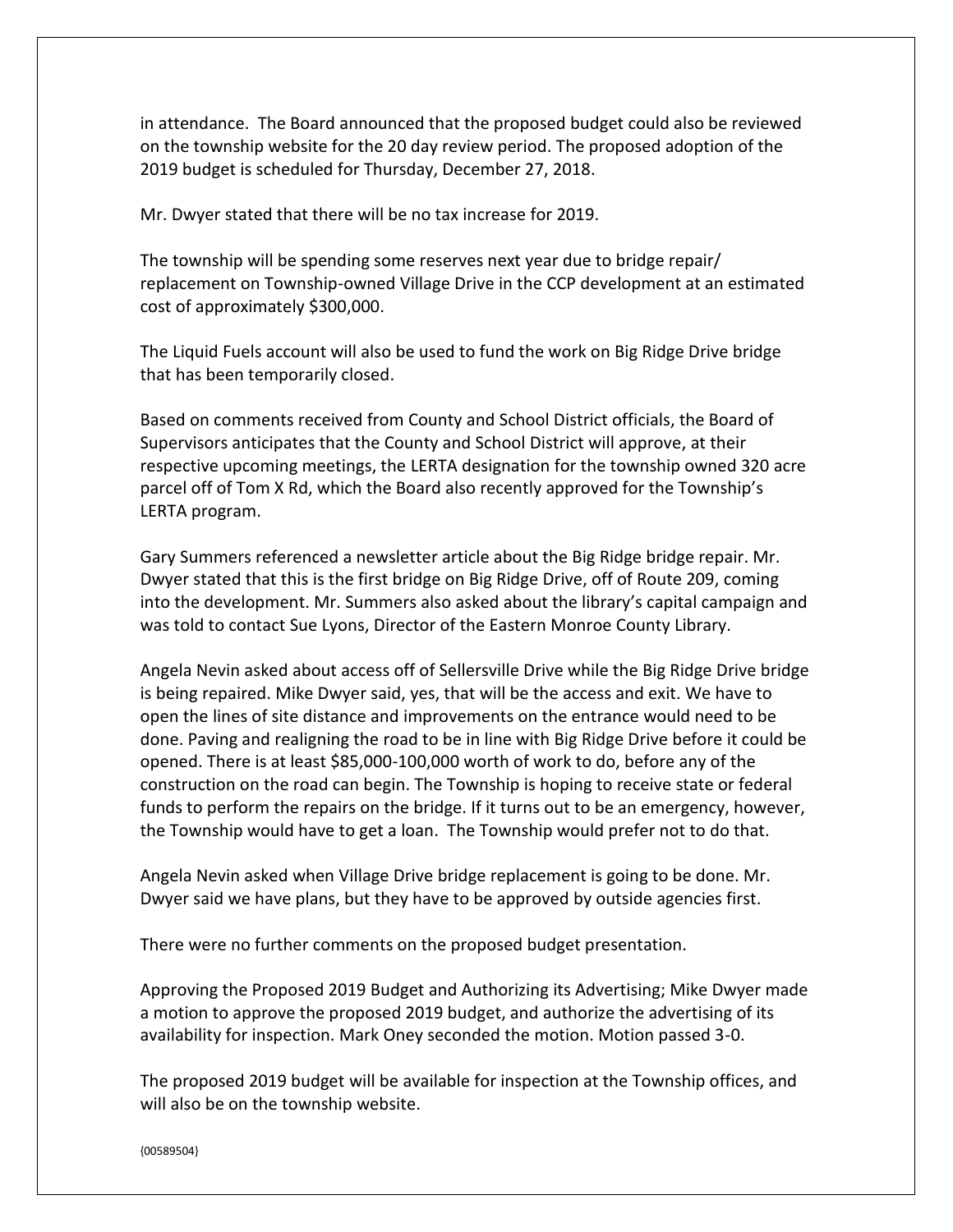Mike Dwyer made a motion to approve general fund payables in the amount of 97,251.00. Mark Oney seconded the motion. Motion passed 3-0.

Mike Dwyer made a motion to approve the sewer department payables in the amount of \$78,022.33. Annette Atkinson seconded the motion. Motion passed 3-0.

Mike Dwyer made a motion to approve the golf department payables in the amount of \$8,221.06. Mark Oney seconded the motion. Motion passed 3-0.

Mr. Dwyer stated that due to recent events, the township will have security The PA State Police did an assessment a few years ago. The supervisors are committed to specifically address our township building safety and security, and budget their costs. Ms. Atkinson stated that some of the changes will be visible to the public, and some will not be.

Regina Ireland-Auer thanked the supervisors for the security measures that they are doing and will continue to do.

#### **Solicitors Report**

None

#### **Engineers Report**

Library/Cultural Center; Deanna Schmoyer, P.E. presented (3) modification request(s) of regulations for the proposed land development plan, which is still under review before the MST Planning Commission.

Modifications (Waivers) sought from the Township Subdivision and Land Development Ordinance (SALDO) regulations:

1. Section 160.8.L; Roof drains shall not be connected to street, sanitary or storm sewer or ditches in order to promote overland flow and infiltration/percolation of stormwater.

Ms. Schmoyer stated the roof drains will discharge directly into the rain gardens.

Mark Oney made a motion to approve a waiver of Section 160.8.I. Annette Atkinson seconded the motion. Motion passed 3-0.

2. Section 170.70.D; applicant is required to dedicate the specified amount of publicly owned common space open space.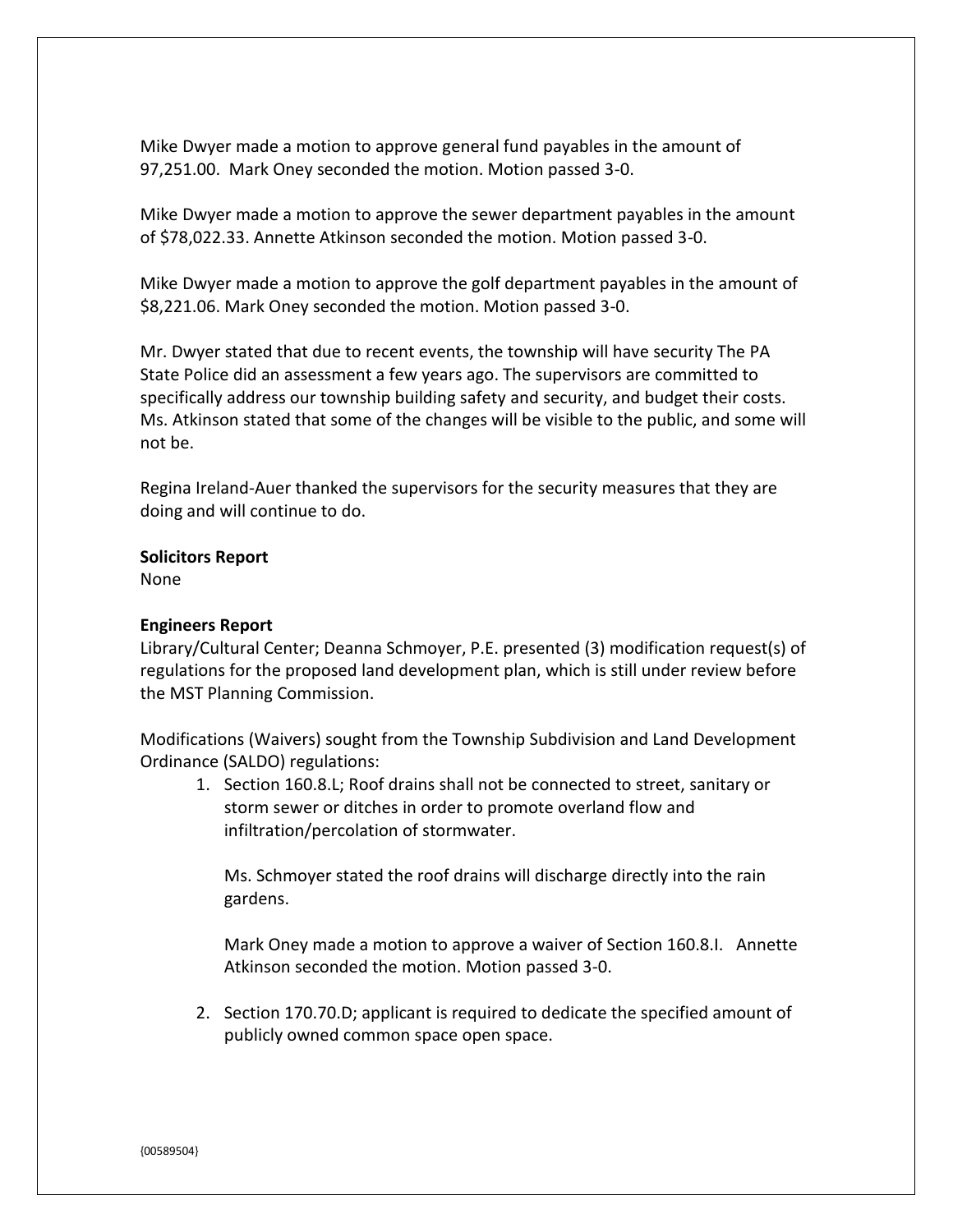Ms. Schmoyer stated the property is owned by Middle Smithfield Township and a portion of the property is already used as a park and contains open space.

Mark Oney made a motion to approve a waiver of Section 170.70.D . Mike Dwyer seconded the motion. Motion passed 3-0.

3. Ms. Schmoyer stated that, under the SALDO, a developer may be required by the Township to map the approximate location of the certain existing trees when trees are proposed to be removed.

Ms. Schmoyer stated the locations of all the trees within the property have been shown on the plan, including trees to be removed. Her request is to not designate the size of trees on the plan.

Mark Oney made a motion to approve the requested modification. Mike Dwyer seconded the motion. Motion passed 3-0.

4. Section 170.42.C (1), (2), & (3); On lot sewage disposal system shall be designed & contracted to accordance with PADEP.

Ms. Schmoyer stated that the modification would waive the Connection Determination requirement of the Township's 537 Plan, and therefore allow connection to the public sewer, rather than provide on lot sewage disposal.

However, Ms. Schmoyer stated that, per the Township Engineer, she was told that the modification request, and planning for central sewer at the site, was premature at this time, because PADEP has not yet approved the Township's proposed Act 537 plan revision.

Upon further discussion, Mike Dwyer and Attorney Gaul both said that the modification could be granted, subject to the Act 537 Plan revision being approved, but the request must go back to the MST Planning Commission for their approval first. Ms. Schmoyer also stated that, with permission from the Board of Supervisors, she will contact PADEP and ask for a comment letter. The Board had no objection.

#### **Old Business**

Approval of Sewer Connection Agreement with Saleme Investment Co; Annette Atkinson made a motion to approve the substantial form of the Sewer Connection Agreement with Saleme Investment, Co, with such modifications as approved by the Township Official executing the Agreement, in consultation with the Township Solicitor and Engineer, and authorizing the Chairman of the Board of Supervisors to execute the Agreement on behalf of the Township. Mark Oney seconded the motion. Motion passed 3-0.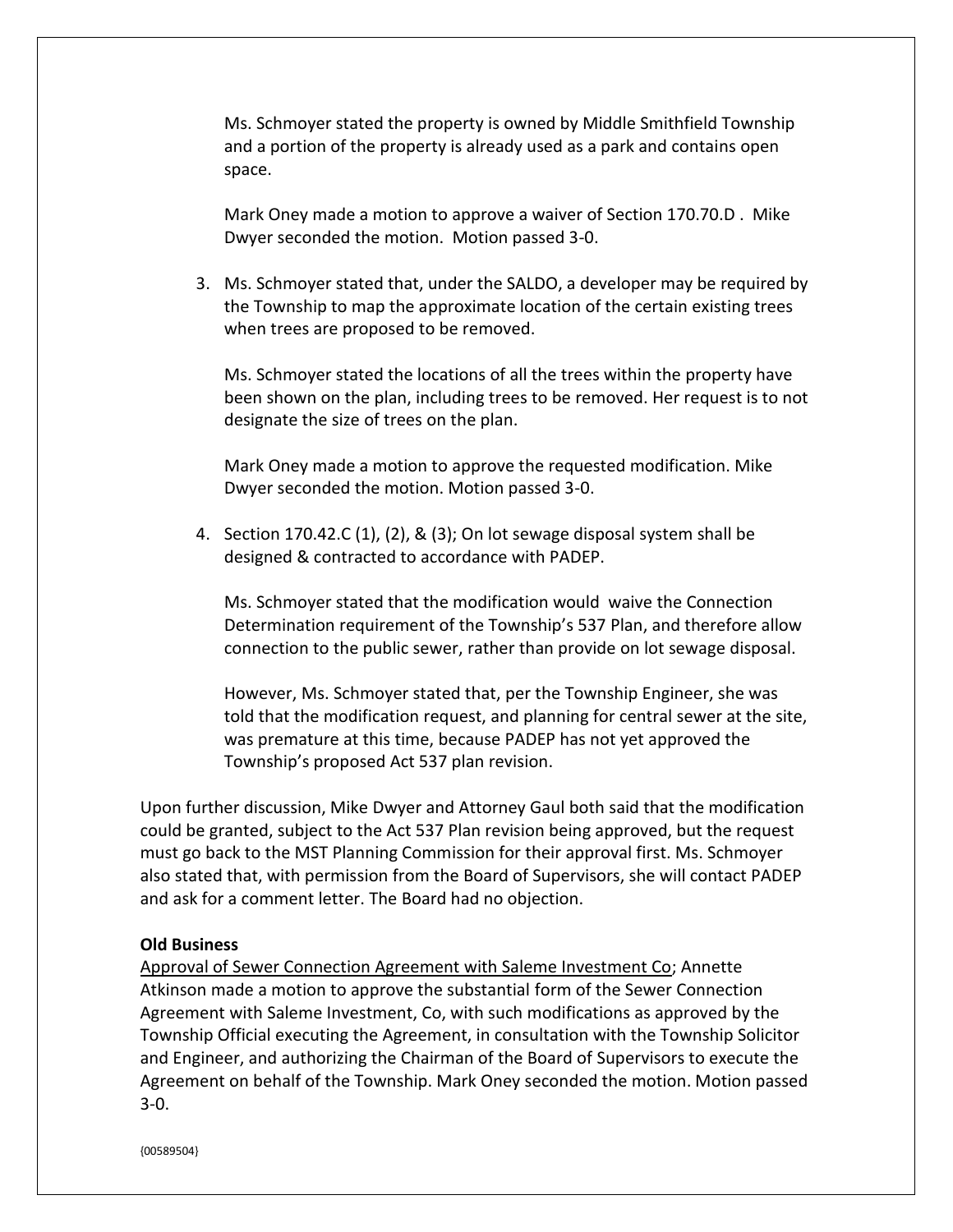Approval of Sewer User Agreement with Saleme Investment Co; Annette Atkinson made a motion to approve the Township entering into a sewer user agreement Saleme Investment, Co, in the Township's customary form, with such modifications as approved by the Township Official executing the Agreement, in consultation with the Township Solicitor and Engineer, and authorizing the Chairman of the Board of Supervisors to execute the Agreement on behalf of the Township. Mark Oney seconded the motion. Motion passed 3-0.

#### **New Business**

Authorize and Advertise the Board of Supervisors Organization Meeting for Monday, January 7, 2019 at 7pm; Annette Atkinson made a motion to advertise the Board of Supervisors 2019 organizational meeting for Monday, January 7, 2019 at 7pm. Mike Dwyer seconded the motion. Motions passed 3-0.

Resolution 12-2018-1; Resolution providing notice of the Board of Supervisors' intent to appoint public accountant(s) to replace the Elected Township Auditors for purposes of the examination of the Township's Fiscal Year 2018 accounts. Annette Atkinson made a motion approving Resolution 12-2018-1. Mark Oney seconded the motion. Motion passed 3-0.

Appoint Laura Massaro to fill the vacancy on the MST Parks & Recreation Board with a term expiring December 31, 2023; Mike Dwyer made a motion to appoint Laura Massaro to fill the vacancy of \_\_\_Danielle Cloward \[ \] 's term on the MST Parks & Recreation Board, with the term expiring December 31, 2023. Mark Oney seconded the motion. Motion passed 3-0.

#### **Public Comment**

Discussion regarding security and firearms.

#### **Next Meeting**

December 27, 2018 at 7pm

#### **Adjournment**

Annette Atkinson made a motion to adjourn the meeting at 8:06pm. Mike Dwyer seconded the motion. Motion passed 3-0.

Respectfully submitted,

Michele L. Clewell Township Secretary December 6, 2018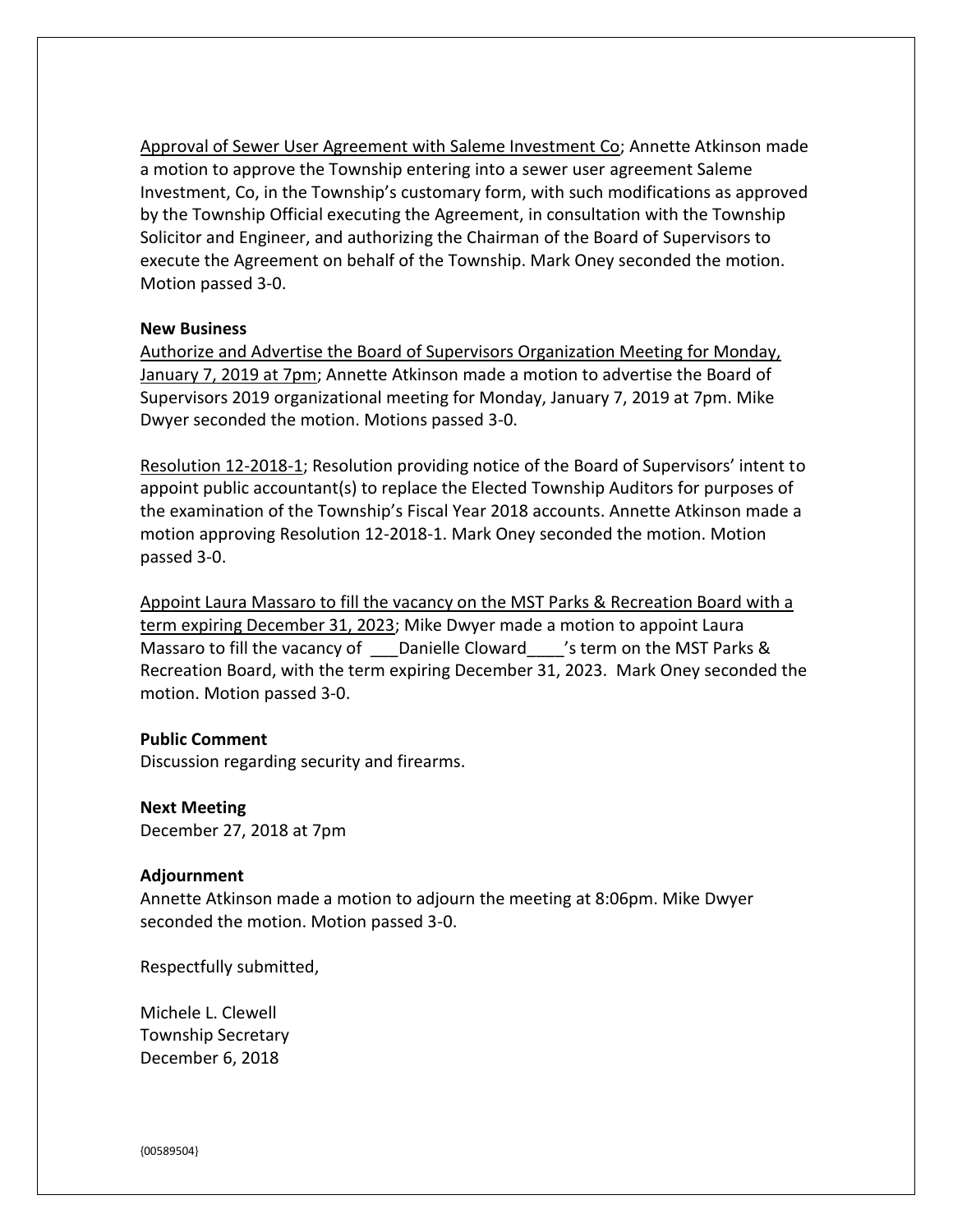# **General fund**

| <b>Num</b> | Name                                                   | <b>Memo</b>                                      | <b>Credit</b> |
|------------|--------------------------------------------------------|--------------------------------------------------|---------------|
|            |                                                        |                                                  |               |
| 281668941  | Pennsylvania American Water                            | 1024-210033478776 Hydrants                       | 143.53        |
| 16924      | A.J. Smith Electric Motor Service                      | inv 36942 parts                                  | 63.00         |
| 16925      | Ace Trucking & Repairs, Inc.                           | inv 15453 inspections                            | 75.00         |
| 16926      | Alura Business Solutions LLC                           | invs 31573,31465,31635 computer<br>maintenance   | 2,084.74      |
| 16927      | Cargill, Inc                                           | inv 2904450153 Clearlane Deicer                  | 5,308.59      |
| 16928      | Claude S. Cyphers, Inc.                                | inv 676687 parts                                 | 216.20        |
| 16929      | <b>Cleveland Brothers</b>                              | invs serv7104905,906 generator maintenance       | 3.700.00      |
| 16930      | Dailey Resources, LTD                                  | invs 27529,29152,6529 parts                      | 228.87        |
| 16931      | Donna G. Kenderdine, RPR                               | inv 231-18 Petrizzo                              | 469.00        |
| 16932      | E.M. Kutz                                              | invs 25607, 25628 parts                          | 1,319.10      |
| 16933      | Eureka Stone Quarry                                    | iny 256204 box for Woodale drain                 | 50.75         |
| 16934      | <b>Fastenal Company</b>                                | inv pastr96991 parts                             | 20.99         |
| 16935      | Gilmore & Associates, Inc.                             | inv 179408 Village Drive bridge                  | 10,501.77     |
| 16936      | Hanson Aggregates                                      | inv 3435948 1/4 inch                             | 6,968.28      |
| 16937      | Lawson Products, Inc.                                  | invs 9306278727,285440,298130 supplies           | 724.81        |
| 16938      | Lewis ACE Hardware                                     | a/c 1120 Nov                                     | 629.63        |
| 16939      | Michael Christopher<br>Middle Smithfield Township 2012 | inv 11-4 Contable for Tree lighting              | 70.00         |
| 16940      | GOB                                                    | 2012 GOB General Fund installment                | 12,996.88     |
| 16941      | PAPCO                                                  | invs 2562041,2564636 propane & gas               | 5,418.27      |
| 16942      | Praxair Dist Mid-Atlantic                              | inv 86275248 cylinder rental                     | 24.48         |
| 16943      | RICOH USA, Inc.<br>Sedler Design & Redevelopment,      | 1309321-1021529A1                                | 334.99        |
| 16944      | <b>LLC</b>                                             | completion of phase 1 7 2 Library & Cultural Ctr | 26,600.00     |
| 16945      | Service Tire Truck                                     | inv 137308-26 flat repair                        | 23.95         |
| 16946      | Staples Advantage                                      | invs 8052314289,8052413853 office supplies       | 173.09        |
| 16947      | Stengel Bros., Inc.                                    | inv 411779 parts                                 | 1,922.98      |
| 16948      | Sun Litho Print                                        | inv 42215 newsletter                             | 9,475.00      |
| 16949      | UTRS, Inc                                              | inv 43654 copies                                 | 12.00         |
| 16950      | <b>Verizon Wireless</b>                                | inv 9818645466 cell phones                       | 269.73        |
| 16951      | Warehouse Battery Outlet, Inc.                         | inv 407117 battery                               | 82.90         |
| 16952      | Waste Management                                       | inv 331012602032 dumpsters                       | 536.47        |
| 16953      | West End Equipment                                     | inv 119392 plow for F350                         | 6,806.00      |
|            |                                                        |                                                  | 97,251.00     |

# **Sewer fund**

| <b>Num</b> | Name                                       | Memo                    | <b>Credit</b> |
|------------|--------------------------------------------|-------------------------|---------------|
|            |                                            |                         |               |
| 13099      | AT&T                                       | 0195333847001           | 46.22         |
| 13100      | Eastern Alarm Systems, Inc.                | 13312                   | 75.00         |
| 13101      | <b>MST2012GOB</b><br>PROSSER LABORATORIES, | MST 2012GOB installment | 4.002.30      |
| 13102      | INC.                                       | August Fernwood         | 15,550.34     |